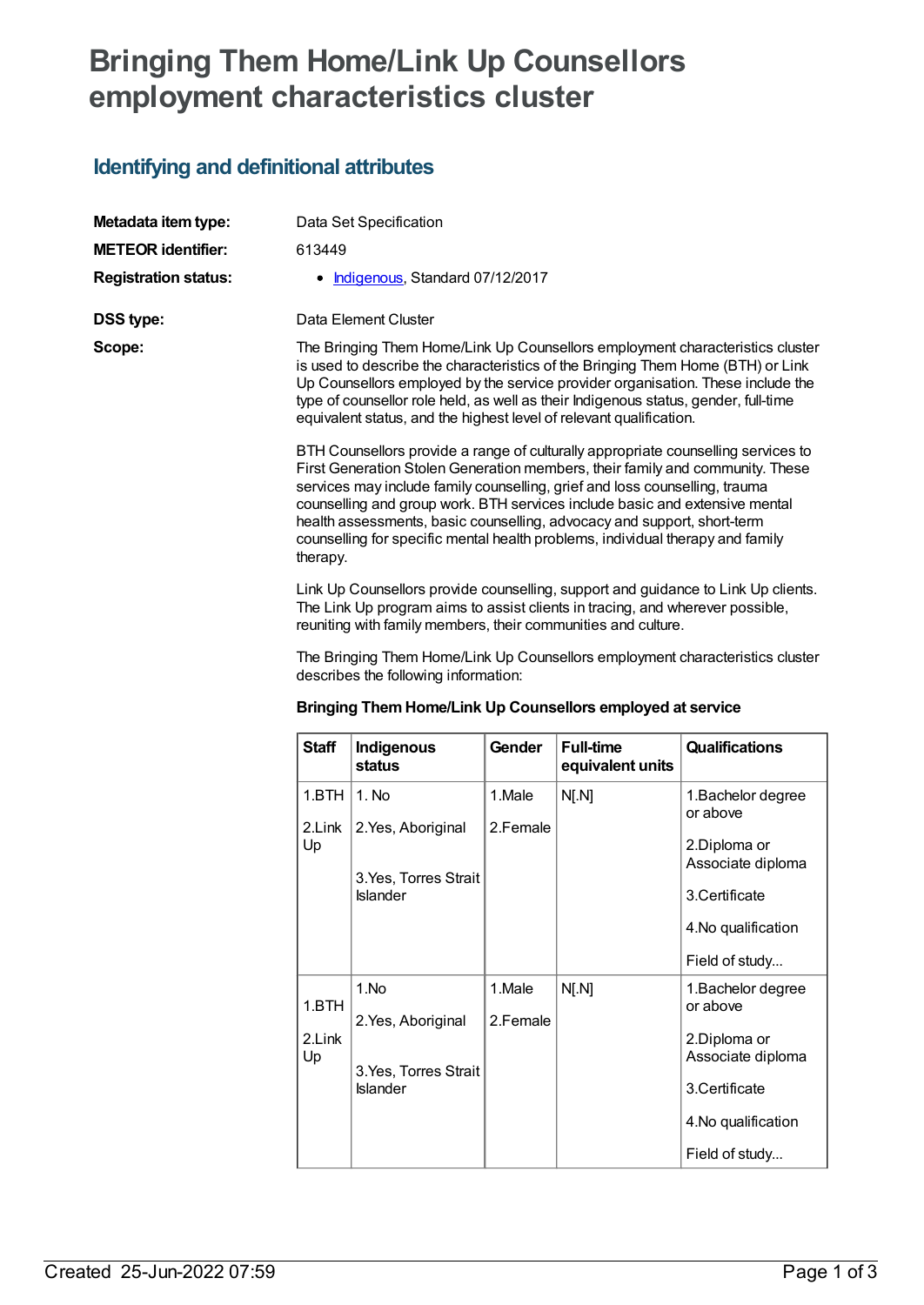| 1.BTH        | 1.No                                                           | 1.Male             | N[. N] | 1. Bachelor degree<br>or above                                                               |
|--------------|----------------------------------------------------------------|--------------------|--------|----------------------------------------------------------------------------------------------|
| 2.Link<br>Up | 2. Yes, Aboriginal<br>3. Yes, Torres Strait<br><b>Islander</b> | 2.Female           |        | 2.Diploma or<br>Associate diploma<br>3. Certificate<br>4. No qualification<br>Field of study |
|              |                                                                |                    |        |                                                                                              |
| 1.BTH        | 1.No<br>2. Link   2. Yes, Aboriginal                           | 1.Male<br>2.Female | N[. N] | 1.Bachelor degree<br>or above                                                                |
| Up           |                                                                |                    |        | 2.Associate diploma                                                                          |
|              | 3. Yes, Torres Strait<br><b>Islander</b>                       |                    |        | 3.Diploma or<br>Certificate                                                                  |
|              |                                                                |                    |        | 4. No qualification                                                                          |
|              |                                                                |                    |        | Field of study                                                                               |

#### **Collection and usage attributes**

**Guide for use:** Inclusions:

- Counselling programs funded through the Bringing Them Home and Link Up Counselling Program.
- Contract and fee for service counsellors employed for the week at the end of the reference period.

Exclusions:

Visiting staff not paid by this service.

#### **Source and reference attributes**

**Submitting organisation:** Australian Institute of Health and Welfare.

**Relational attributes**